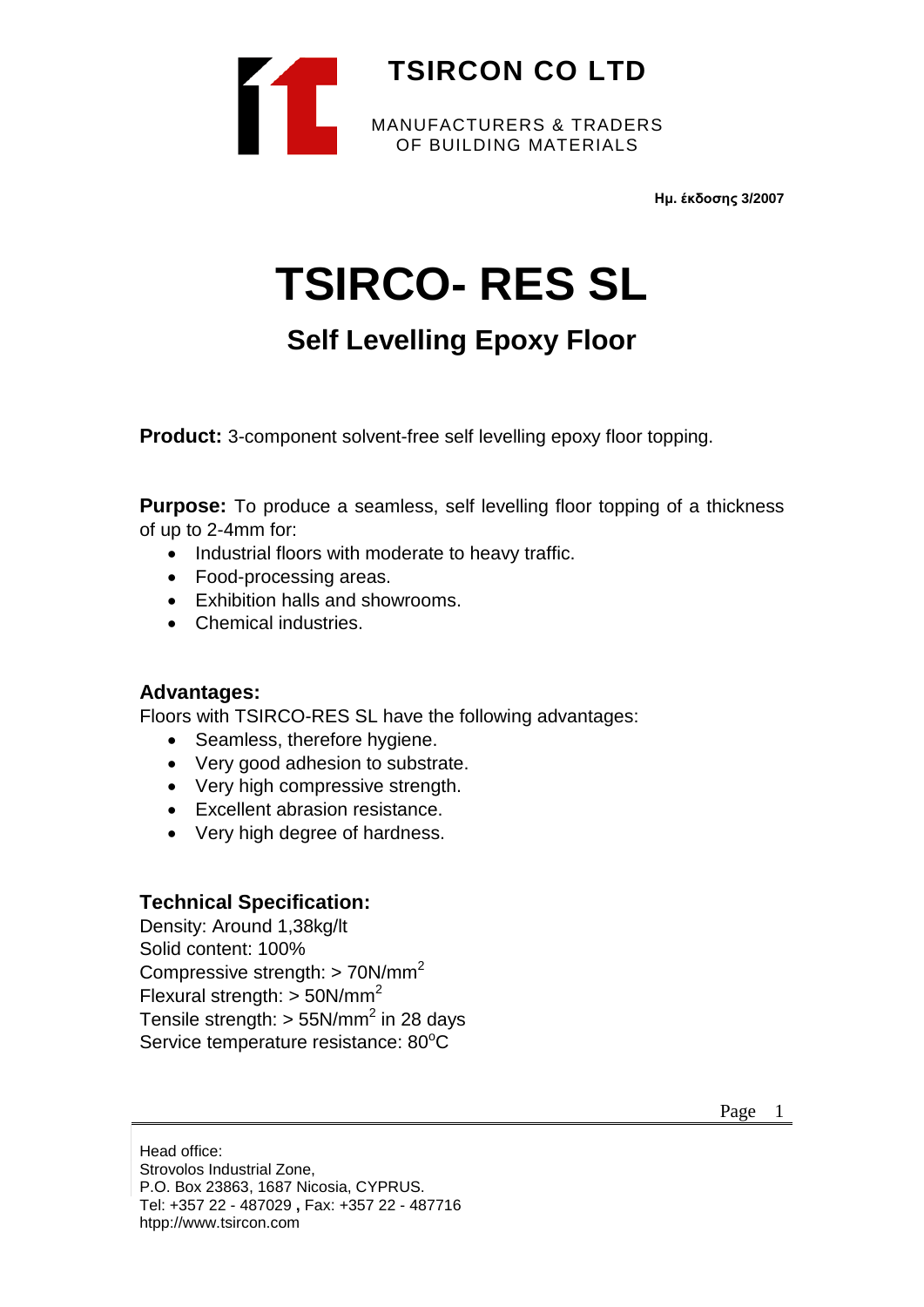

**Where to use:** TSIRCO-RES SL can be used on both old and new concrete floors, granolithic pavings and on structurally sound sand/cement screeds or on existing epoxy floors. It can be used both in interior and exterior applications.

## **How to use:**

#### **1. Preparation**

The substrate must be free from oil, grease, dust, e.t.c. When applied to steel or other metal surfaces, any scale, rust, oil and grease should be removed completely, preferably by sandblasting. When applied on existing concrete surfaces, cleaning with acid etching and/or sandblasting should be considered.

### **2. Priming**

If the substrate is porous, then it is recommended to use a priming coat prior to the application of TSIRCO-RES SL, such as Tsirco-Res 481 or Tsirco-Res 101. The primer should be allowed to dry before the application of TSIRCO-RES SL.

#### **3. Mixing**

Put the 'Base' in a clean container and then add the 'Hardener' slowly. Mix thoroughly the two components and add the 'Filler' while mixing thoroughly to uniform consistency.

#### **4. Application**

Spread the material evenly over the entire surface. To ensure a uniform thickness, use a toothed trowel or specially prepared equipment for even thickness. For levelling purposes and in order to help the entrapped air in the material to escape, a spiked roller may be used. The operator should wear spiked shoes to enable walking over the freshly applied topping to aid application. An anti-slip surface is achieved if on the freshly laid topping, pure silica sand is broadcast evenly. Another way to achieve the anti-slip surface, is by painting the hardened floor with Tsirco-Res 408 AS.

Head office: Strovolos Industrial Zone, P.O. Box 23863, 1687 Nicosia, CYPRUS. Tel: +357 22 - 487029 **,** Fax: +357 22 - 487716 htpp://www.tsircon.com